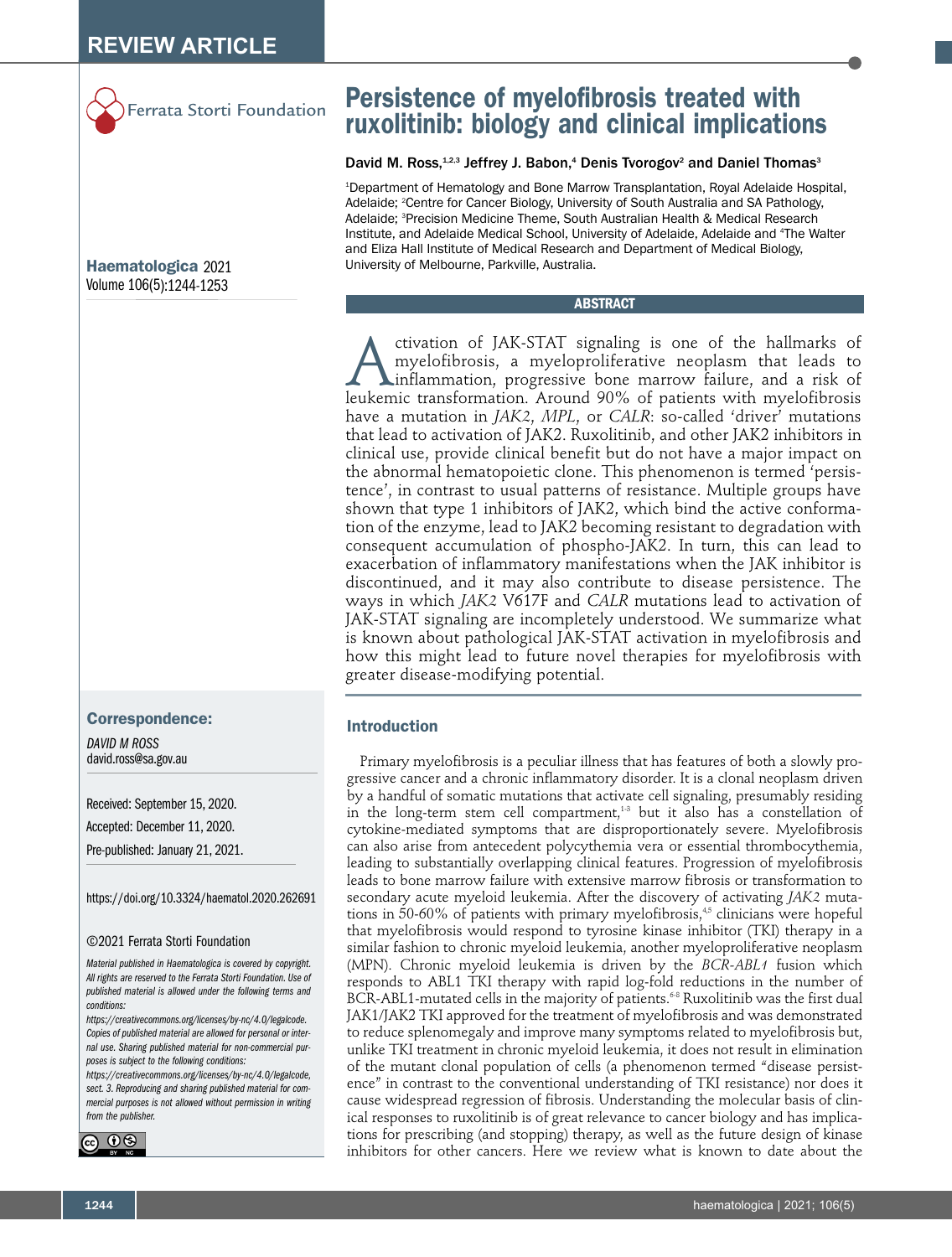mechanism of ruxolitinib persistence, its relationship to various recurrent somatic mutations in myelofibrosis, and potential ways to circumvent persistence to improve outcomes.

## **Physiological JAK-STAT signaling**

JAK family kinases are non-receptor tyrosine kinases that are crucial for signal transduction of many cytokines and growth factors. The family comprises four members: JAK1, JAK2, JAK3, and TYK2.<sup>9</sup> JAK family kinases are preassociated with the cytoplasmic portion of their cognate receptors via their FERM and SH2 domains. Cytokineinduced receptor dimerization facilitates JAK kinase *trans*activation and phosphorylation of tyrosine residues in the activation loop, as well as local phosphorylation of receptor cytoplasmic-tail tyrosine residues and tyrosine residues on associated signaling molecules. JAK2 contains a carboxy-terminal JAK homology domain, JH1, which has tyrosine kinase activity and transfers ATP to a protein substrate (such as STAT3 or STAT5), together with a JH2 pseudokinase domain, which is believed to regulate the activity of JH1.

Uncontrolled signaling by JAK2 is prevented by at least three major negative regulatory mechanisms. Activation loop phosphorylation of Tyr1007/1008 can be removed by tyrosine phosphatases including PTP1B, TC-PTP, SHP1, SHP2, CD45, and PTP-RT. Secondly, SOCS proteins (SOCS1-7 and CIS) are transcriptionally upregulated following receptor activation and provide negative feedback loops that restrict the duration of active signaling by either directly inhibiting JAK or by promoting the degradation of the associated cytokine receptor.<sup>10-13</sup> Thirdly, phosphorylated JAK2 (p-JAK2) is ubiquitinated by CBL-family E3 ubiquitin ligases, $14$  as well as SOCS1, leading to proteasomal degradation, normally within minutes of receptor activation. Ubiquitination is itself a reversible process mediated by de-ubiquitinases, such as USP9X.15

#### **Molecular aspects of JAK2 and ruxolitinib**

The commonest somatic mutation in myelofibrosis is *JAK2* V617F, which is present in 50-60% of patients with primary myelofibrosis and post-essential thrombocythemia myelofibrosis, and in 95% of patients with myelofibrosis following polycythemia vera.<sup>16</sup> The V617F point mutation has been shown to disrupt the normal auto-inhibitory function of the JH2 domain leading to dysregulated activation of JAK-STAT signaling which, both in animal models and in patients, contributes to many of the cardinal manifestations of the disease. Other mutations that occur in MPN may activate a cytokine receptor (e.g., thrombopoietin receptor) or downstream signaling proteins, including NRAS, KRAS, and PTPN11. The homodimeric type 1 receptor for thrombopoietin regulates platelet formation and is encoded by *MPL*.

The exact molecular mechanism of JAK2 V617F, in comparison with the action of wild-type JAK2 and other kinases such as JAK1 or TYK2, is still being elucidated. The molecular signature of this mutation is that it induces JAK autophosphorylation (activation) in the absence of cytokine. *In vitro* the presence of a homodimeric cytokine receptor is necessary for this to occur.17,18 Interestingly, the

JH2 domain of mutated JAK2 in myelofibrosis lacks an Asp in the His/Arg/Asp motif of its catalytic loop and possesses no definitive kinase activity, even though it is required for cytokine receptor activation. The JH2 domain has, however, been shown to phosphorylate two negative regulatory residues of JAK2 (Ser523 and Tyr570), which may contribute to the increased kinase activity.<sup>19</sup> A biochemical study showed that the orthologous mutation in JAK1 (JAK1 V658F, which has been found in patients with acute lymphoblastic leukemia and confers cytokine-independence in transduced Ba/F3 cells<sup>20,21</sup>) does not enhance the catalytic activity of the isolated kinase or indeed any other measurable enzymatic parameter.<sup>10</sup> These findings are all consistent with the hypothesis that the V617F mutation does not render JAK2 more "active" when switched on but rather leads to its being switched on in inappropriate circumstances, such as in the absence of cytokine. Consistent with this, it was shown recently that JAK2 V617F promotes cytokine-independent receptor dimerization, thereby activating the kinase in the absence of an appropriate signal.<sup>22</sup> Understanding the exact molecular effects of V617F will be important in the design of V617F-specific therapies that have lower activity against wild-type JAK2. Emerging *in vitro* and clinical data suggest that various JAK-STAT pathway-activating mutations (*JAK2*, *MPL*, *SH2B3*, *NRAS*, *KRAS*, *PTPN11*), as well as mutations in the protein scaffold *CALR*, all activate JAK-STAT signaling by subtly distinct mechanisms. This may have implications for treatment outcomes and suggests the existence of mutation-specific differences in ruxolitinib sensitivity and mechanisms of persistence.

More than 90% of cases of myelofibrosis show mutational evidence of JAK-STAT activation,<sup>16</sup> suggesting that this pathway is a critical "necessary" driver of the pathology. However, the converse is not true: having a mutation in the JAK-STAT pathway does not inevitably lead to myelofibrosis, i.e., *JAK2* V617F or mutant *MPL* is not sufficient for the disease phenotype. This is perhaps best exemplified by polycythemia vera, in which the *JAK2* V617F variant allele frequency is commonly in the range  $50-100\%$ ,<sup>23</sup> yet progression to myelofibrosis occurs in only 20-30% of individuals. This risk is time-dependent and was 15% with a median follow-up of 8 years in one study.<sup>24</sup> Emerging studies comprehensively detailing the genetic landscape highlight that myelofibrosis is a multi-mutation disease in the majority of patients.16 Importantly, mutations in epigenetic genes such as *EZH2*, *ASXL1* or splicing factors as well the presence of specific inflammatory cytokines may link to fibrotic aspects of the pathology.<sup>25</sup> In a large cohort of MPN patients, Grinfeld and colleagues performed an analysis to identify mutations that were associated with myelofibrosis *versus* chronic phase MPN. Five of the six genes with the highest odds ratio for myelofibrosis were epigenetic regulators (*ZRSR2*, *U2AF1*, *SRSF2*, *EZH2*, and *ASXL1*) and all had an odds ratio higher than that for *JAK2* at an allele burden >50%.16 Although some of these mutations are likely acquired during disease evolution, there is also evidence that epigenetic changes early in MPN development may affect the phenotype. In a few patients with MPN who had mutations in both *TET2* (which regulates DNA methylation) and *JAK2*, the progenitor cells that appeared to have acquired *TET2* mutations first were shown to be less sensitive to ruxolitinib than progenitors from other patients in whom *JAK2* was acquired first.<sup>26</sup> Determining the epigenetic mechanisms that contribute to ruxolitinib persistence/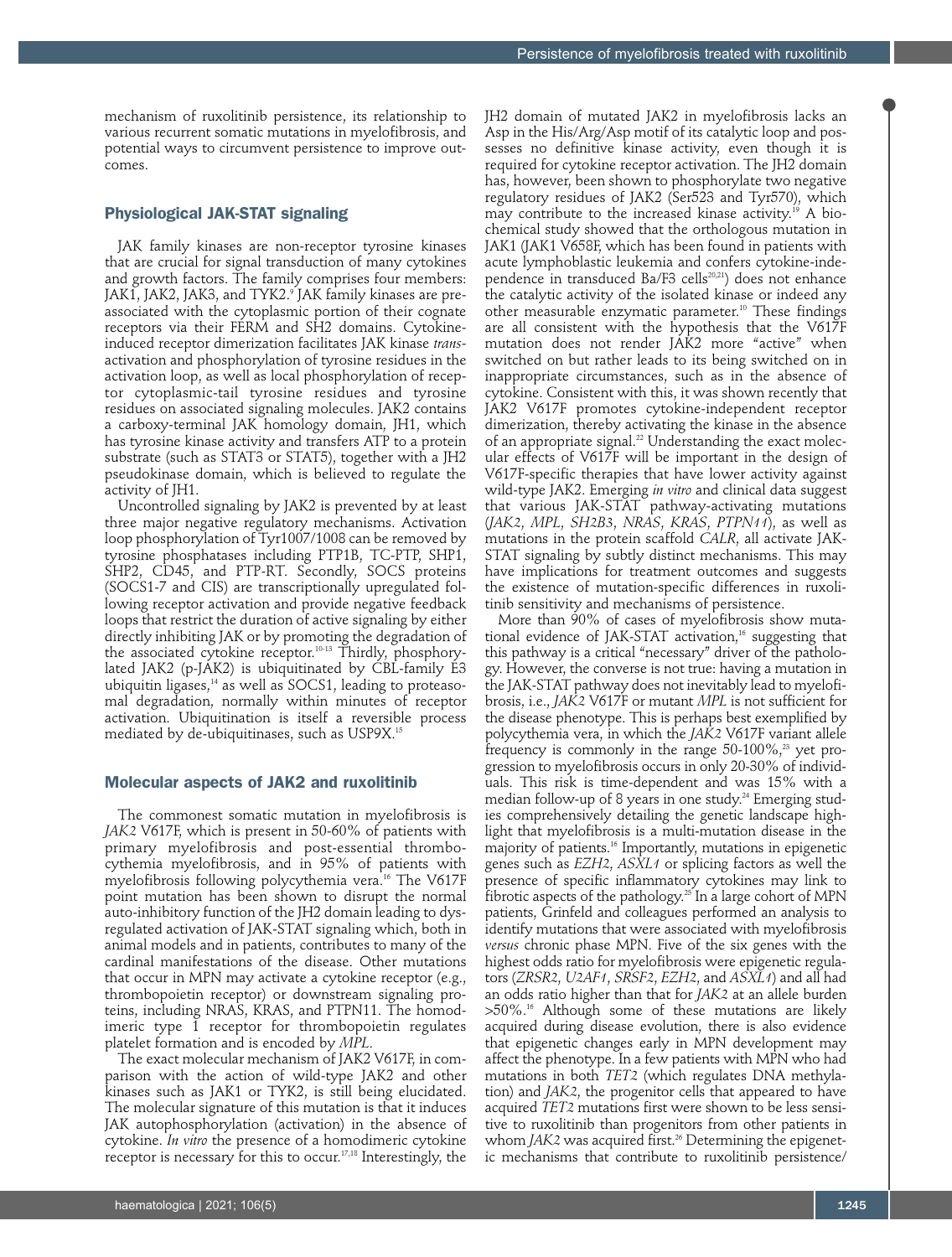resistance is an exciting area of ongoing research that is beyond the scope of this review.

#### **Molecular aspects of CALR and ruxolitinib**

Somatic mutations in exon 9 of the gene coding for the endoplasmic chaperone protein calreticulin (*CALR*) are found in 70-80% of patients with *JAK2*-negative myelofibrosis and account for ~30% of myelofibrosis cases overall.2,27 Virtually all *CALR* mutations in MPN are small insertions or deletions clustered in exon 9, resulting in a +1 frameshift and loss of the last four amino acids (KDEL) that form the endoplasmic reticulum retention signal, leading to altered distribution of CALR. The two commonest mutations are a 52 bp deletion (type 1, which is present in 45-53% of patients) and a 5 bp insertion (type 2, present in 32-41% of patients). Although more than 50 *CALR* mutations have been described, the majority can be classified as type 1-like or type 2-like based on bioinformatic predictions of protein structure.<sup>28</sup> This functional classification is clinically relevant as it influences prognosis in myelofibrosis.<sup>29,30</sup> The reason for differing prognosis is unclear, but there are biological differences that might be relevant: type 1 mutations eliminate all the negative charge of the C-terminal domain eliminating its calcium binding, thus potentially activating proteases and protein misfolding in the endoplasmic reticulum, $31$  and potentially altering the chaperone function of CALR.

Data from independent laboratories have shown that mutant CALR protein requires MPL for signaling and factor-independent cell growth, and that the normal lectin domain of CALR is essential to bind glycosylated sites on MPL.32-34 More recently, it was reported that both mutant and wild-type CALR proteins are present at higher levels in the plasma of myelofibrosis patients (compared to normal individuals),<sup>35,36</sup> and may function in a paracrine fashion by binding the extracellular domains of MPL to facilitate receptor dimerization.34,36 However, the relative contribution of autocrine *versus* paracrine *versus* endosomal signaling of mutant CALR protein to aberrant activation of the JAK-STAT pathway in MPN has not been fully elucidated (Figure 1).

As stated, activating mutations in the juxtamembrane domain of *MPL* are found in 5-10% of patients with myelofibrosis. Both *CALR* and *MPL* mutations presumably signal through JAK2, and there is evidence of therapeutic benefit from ruxolitinib in experimental models and in patients with these mutations. In these cases, the JAK inhibitor is binding wild-type JAK2, so there is limited selectivity of the TKI for MPN cells. Consistent with this, patients with JAK2-negative myelofibrosis may have slightly inferior clinical responses to ruxolitinib (discussed more fully below) but, because of the relatively small number of such patients in the COMFORT studies, additional studies are needed to confirm this.<sup>37</sup>

## **Ruxolitinib is a "type I" ATP-competitive inhibitor**

Historically, pan-JAK inhibitors (such as AG-490) were first developed as molecules that were substrate-competitive for tyrosine residues, and either mixed competitive or non-competitive for ATP. In recent years, drug development has focused on ATP-competitive inhibitors, such as ruxolitinib. All clinically approved JAK inhibitors (ruxolitinib, fedratinib) bind and stabilize the kinase-active conformation of JAK2, and are known as "type I" inhibitors, in contrast to "type II" ATP-competitive inhibitors which bind and stabilize the protein in its inactive conformation. Exactly how these varying binding mechanisms play out in the clinic and their association with susceptibility to disease persistence are exciting areas of ongoing research.

*JAK2* V617F mutations are remarkable among recurrent oncogenic single nucleotide variants reported in the Catalogue of Somatic Mutations In Cancer (COSMIC) for having a consistent inflexible substitution, namely replacement of a small hydrophobic by a large hydrophobic residue outside the catalytic domain, generally implying a "change in function" rather than simply a loss or non-specific gain in function. Notably, the mutated JH2 pseudokinase domain does not bind ruxolitinib directly. This is in contrast to activating point mutations in *FLT3* (such as D835Y, D835H, F691L) or gate-keeper mutations



Figure 1. Activation of JAK-STAT signaling in CALR-mutant cells is inhibited by ruxolitinib. Schematic representation of mutant CALR (mCALR) trafficking in MPN cells showing inhibition by ruxolitinib. The exact mechanism(s) by which mCALR activates JAK-STAT signaling are still being elucidated. Mutant CALR leaves the endoplasmic reticulum and is associated with MPL to promote homodimerization and activation of JAK2.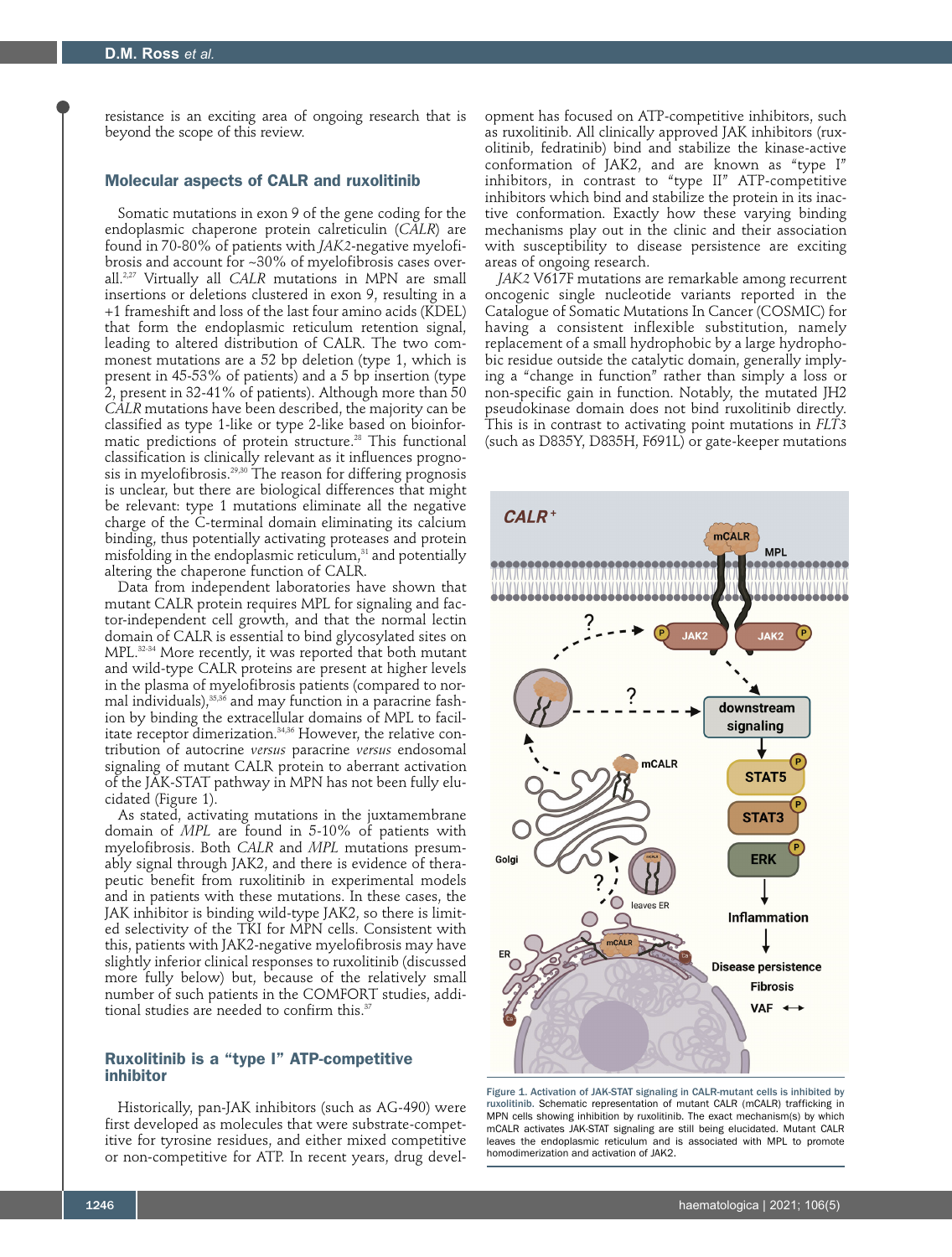found in *ABL1*, which involve a range of substitutions and directly alter binding of the drug with the enzyme.

## **What are the long-term outcomes for patients treated with ruxolitinib?**

The COMFORT-1 study compared ruxolitinib with placebo for the treatment of myelofibrosis, $38$  and the COMFORT-2 study compared ruxolitinib with best available therapy, including supportive care, hydroxyurea, and a range of other medical therapies.<sup>39</sup> The primary endpoint in both studies was the proportion of patients achieving a 35% or greater reduction in spleen volume. The proportion of patients who achieved this response after 24 weeks of ruxolitinib treatment was 42% in COMFORT-1 and 32% in COMFORT-2.38,39 The response rates in the respective comparator arms of the two studies were 0.7% and 0%.

In a subsequent analysis of a subset of patients from the COMFORT-2 study the response rate after 48 weeks was 20% (confidence interval: 5.7-43.7%) in 20 patients with a *CALR* mutation *versus* 34% (confidence interval: 24.8- 44.1%) in 100 *CALR*-negative patients, most of whom had a *JAK2* V617F mutation.<sup>37</sup> Overall, there was no statistically significant difference in splenic response rate or survival between patients with and without *JAK2* mutations, but the *JAK2*-positive patients had a numerically greater reduction in spleen size.40 *JAK2* V617F is almost universally present in post-polycythemia vera myelofibrosis, which is characterized by loss of heterozygosity and high allelic burden,<sup>41</sup> and can perhaps be considered to epitomize JAK2-driven myelofibrosis. In this subgroup the hazard ratio for overall survival was 0.25, compared with 0.65 in primary myelofibrosis.40 Whether this reflects the higher frequency of high-risk genomic lesions in primary myelofibrosis or 'on-target' efficacy through inhibition of JAK2 V617F remains to be established. Overall, these clinical data emphasize that ruxolitinib is not a *JAK2* mutant-specific therapy, although patients with *CALR* mutations might have mildly inferior responses.

## **Does ruxolitinib eradicate cells containing disease-causing driver mutations?**

Although ruxolitinib is now established as the standard therapy for symptomatic myelofibrosis, evidence of a long-term effect on disease biology is limited. The average reduction in *JAK2* allelic burden was 7-22% after 48 weeks of treatment in evaluable patients;38,42 regression of fibrosis in the marrow was seen in around 16% of patients at last follow-up (median 2.2 years), $43$  and there was no change in the risk of leukemic transformation. Cases of complete hematologic or molecular remission have been reported,<sup>44</sup> but are very uncommon. Typically there is a gradual loss of response over time, with approximately 27% of patients remaining on first-line ruxolitinib treatment after 5 years in the COMFORT studies. In the subgroup of patients who achieved a 35% or greater reduction in spleen volume, the median duration of the response was  $3.2$  years.<sup>43,45</sup>

The immunophenotype of myelofibrosis-initiating cells has not been well studied, principally because of a lack of robust engraftment models, but in a few patients analyzed carefully, the stem cell population appeared to reside within the CD34+ CD38– CD90+ compartment, as determined

using a humanized bone marrow niche.<sup>3</sup> Flow cytometry studies suggest a high level of circulating CD34+ CD38– hematopoietic stem-like cells in patients with mutant *CALR*, but all these cells were resistant to ruxolitinib in colony assays. New models of myelofibrosis will help to characterize the disease-propagating stem-like cells and identify critical cell surface markers for monitoring future disease-modifying therapies.

## **What are the possible mechanisms of ruxolitinib persistence?**

A number of models have been proposed to explain ruxolitinib persistence, i.e., the ongoing outgrowth of mutated cells despite JAK-STAT pathway sensitivity to ruxolitinib, with varying levels of evidence. These include activation of alternative kinases not inhibited by ruxolitinib,<sup>46</sup> epigenetic mutations leading to growth advantage,<sup>26,47</sup> phosphatase negative feedback inhibition (as noted with the failure of RAFK inhibitors in melanoma),<sup>48</sup> lack of specificity for JAK2 V617F versus wild-type JAK2,<sup>10</sup> and accumulation of p-JAK2 during exposure to ruxolitinib. The last of these phenomena is the most studied, with multiple lines of evidence across several independent studies suggesting that it is a contributory mechanism in clinically observed ruxolitinib persistence.49-51 Various therapeutic strategies have been proposed in addition to targeting JAK2 (reviewed by Bankar and Gupta<sup>52</sup>). Here we focus on the evidence regarding persistent activation of JAK-STAT signaling and its downstream proteins, and how these phenomena may be targeted by current or emerging therapies.

## **Why does phosphorylation of JAK2** *increase* **during ruxolitinib treatment?**

Initial laboratory studies studying ruxolitinib activity *in vitro* noted that, paradoxically, phosphorylation of JAK2 on Tyr1007/1008 located in the activation loop was observed at increased levels in V617F-positive cells following prolonged exposure to ruxolitinib.<sup>49</sup> Both the total level of phosphorylation and the total amount of JAK2 protein were increased.49 Similar observations were also made for the type I inhibitor "JAK inhibitor 1" and Go6976, a protein kinase C inhibitor with potent activity against JAK2.53,54 Accumulation of p-JAK2 was noted to occur in the presence of total blockade of kinase function and inhibition of STAT and ERK phosphorylation downstream (Figure 2). It was noted that ruxolitinib-induced phosphorylation of JAK2: (i) was staurosporine-sensitive and ATP-dependent; (ii) required cytokine receptor interaction and intact JH1, FERM and JH2 domains; and (iii) could occur in V617F+ SET2 cells in the absence of JAK1 and TYK2.<sup>50</sup> In contrast, JAK2 wild-type cells (such as TF-1 cells) showed little or no type I inhibitor-induced loop phosphorylation after growth factor starvation. A carboxyterminal-directed antibody could not immunoprecipitate JAK2 after exposure to type I inhibitor. All these findings are consistent with a conformational change in the kinase domain generated by ruxolitinib. Because of presumed structural flexibility, high resolution crystallography data are not available for the activation loop during type I inhibitor binding but, critically, activation of downstream STAT phosphorylation could be repro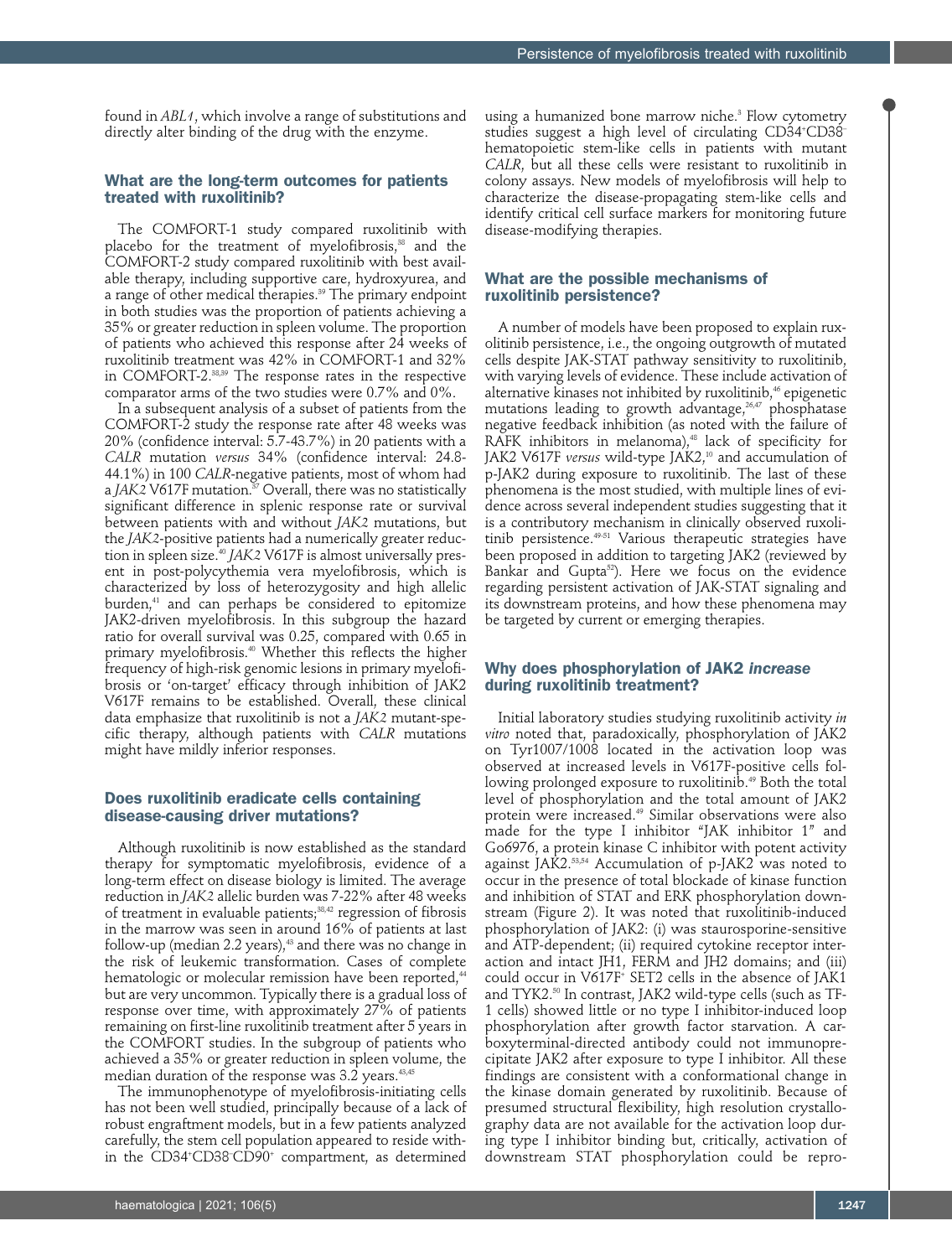ducibly detected following removal of the drug. This implies that the accumulated p-JAK could act as a pathological signaling node as the drug level falls in patients if drug is abruptly stopped or a dose missed.

More recently, Tvorogov and co-authors extended these findings to show that accumulation of p-JAK2 is due to resistance of p-JAK2 to ubiquitination and degradation while bound to ruxolitinib.<sup>51</sup> Specifically, immunoprecipitation with an anti-p-JAK2 antibody produced a band for p-JAK2 in untreated cells, but not in ruxolitinib-treated cells, consistent with an altered conformation induced by the drug. Accordingly, it was noted that cells exhibiting delayed phosphorylation kinetics (i.e., those with wildtype JAK2) were significantly more sensitive to ruxolitinib cytotoxicity and growth inhibition than cells with rapid phosphorylation kinetics (cells with JAK2 V617F). This was an important observation that raised the possibility that ruxolitinib allows drug-bound JAK protein to escape the negative feedback loops of dephosphorylation and degradation (Figure 2B).

To test this, recombinant JAK2 kinase was treated with a phosphatase in the presence of ruxolitinib. Ruxolitinib

blocked the dephosphorylation by PTP1B for up to 20 h whereas reduction of Tyr1007/1008 phosphorylation normally occurred within  $2$  h.<sup>51</sup> In keeping with this, ruxolitinib prevented any detectable ubiquitination of JAK2 after cytokine stimulation. These results suggested that binding of ruxolitinib induces a conformational change that conceals Tyr1007/1008 from phosphatase access, and ruxolitinib-bound p-JAK2 is no longer susceptible to dephosphorylation or degradation.

Interestingly, primary *CALR*-mutant cells did not exhibit either JAK2 phosphorylation in the presence of ruxolitinib or striking withdrawal signaling to the same degree as the *JAK2* V617F samples. *CALR*-mutant myelofibrosis cells showed undetectable levels of activated JAK2 Tyr1007/1008 phosphorylation in the presence of ruxolitinib and in some CALR+ samples and in a CALR-mutated cell line (MARIMO) total JAK2 protein was difficult to detect, if not completely absent. This is consistent with a number of emerging reports using *CALR-*mutated models of myelofibrosis<sup>55.57</sup> suggesting fundamental differences in the nature of JAK activation in myelofibrosis patients with mutated *CALR* (Figure 1).



Figure 2. Signaling in JAK2 V617F cells before, during, and after discontinuation of ruxolitinib. Schematic representation of JAK-STAT activation in JAK2 V617F myeloproliferative neoplastic cells. (A) JAK2 V617F leads to increased signaling through STAT5/STAT3/ERK leading to proliferation and inflammation. (B) In the presence of a type 1 JAK2 inhibitor, such as ruxolitinib, signaling through the JAK-STAT pathway is abrogated, but so too is ubiquitination and degradation of JAK2, leading to accumulation of p-JAK2. Signaling through MEK/ERK remains activated and contributes to disease persistence. (C) Ruxolitinib discontinuation leads to transiently increased signaling through the accumulated pool of p-JAK2 with inflammatory symptoms.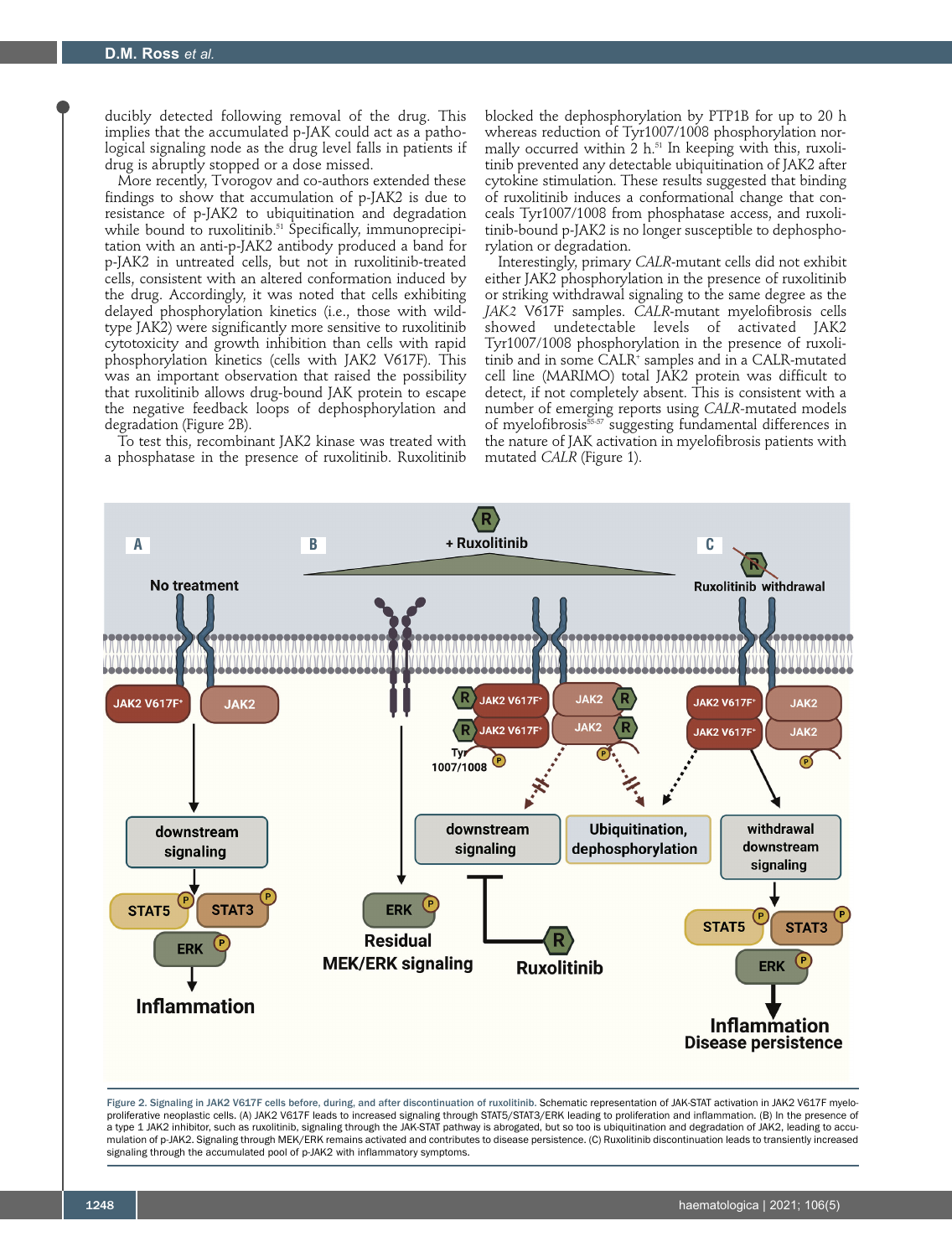## **Lessons from the clinic**

#### **Ruxolitinib discontinuation syndrome**

Interruption of ruxolitinib treatment typically leads to recrudescence of cytokine-mediated symptoms within a week,<sup>38</sup> often accompanied by increasing spleen size, highlighting the persistence of the underlying disease. The accumulation of p-JAK2 likely accounts for the prompt onset of withdrawal symptoms when ruxolitinib is stopped, since the increased p-JAK2 will rapidly lead to downstream signaling in the absence of the drug. Ruxolitinib has a short half-life of approximately 3  $h,$ <sup>58</sup> so the drug is washed out rapidly if dosing is interrupted. Although the accumulation of p-JAK2 is likely to be a class effect of type 1 JAK inhibitors, we are not aware of any reports of discontinuation syndrome with fedratinib, momelotinib, or pacritinib. Both fedratinib and pacritinib have very long half-lives of more than 24 h.<sup>59,60</sup> Delayed clearance of these drugs may reduce the risk of withdrawal phenomena. Momelotinib has a half-life of  $4-6$  h, $^{61}$  similar to that of ruxolitinib, so withdrawal phenomena might be predicted to occur with abrupt discontinuation of momelotinib.

In most patients who discontinue ruxolitinib there is a return to near baseline severity of symptoms, but in rare cases there are life-threatening manifestations thought to be due to an exaggerated inflammatory response. Ruxolitinib discontinuation syndrome is a diagnosis of exclusion based on a temporal relationship between drug withdrawal and onset of clinical manifestations, which can appear from less than 24 h to up to 3 weeks after discontinuation. In the original phase I/II trial, three of 47 patients who discontinued ruxolitinib developed acute respiratory distress syndrome.62 In the phase III COM-FORT-I study, one patient developed acute respiratory distress, pyrexia and splenic infarction following ruxolitinib discontinuation.38 Coltro and co-workers described a case of JAK2 V617F essential thrombocythemia evolving to acute myeloid leukemia with acute respiratory distress syndrome developing after ruxolitinib was discontinued, and improving within 48 h of re-introduction of the drug.<sup>63</sup> Other reports include a patient who developed tumor lysis-like syndrome,<sup>64</sup> a case of acute respiratory failure,<sup>65</sup> and a case of acute respiratory distress syndrome that twice resolved after ruxolitinib re-introduction.<sup>66</sup>

Of note, of the nine published cases of life-threatening ruxolitinib discontinuation syndrome reported in the literature, all were reported to have a *JAK2* mutation. This is a disproportionate enrichment compared to the prevalence of the *CALR* mutation (~35% of cases of myelofibrosis). Further research into mutation-specific side effects of kinase inhibitors is warranted.

Some experts recommend tapering the ruxolitinib dose rather than abrupt discontinuation, especially when the reason for the therapy interruption is an adverse event other than cytopenia.<sup>67,68</sup> One of the commonest causes of ruxolitinib discontinuation is infection.<sup>69</sup> By stabilizing the active conformation of JAK2 in a manner that prevents dephosphorylation and degradation, type I inhibitors may rarely induce a signaling state that heuristically resembles a cytokine storm (Figure  $2C$ ).<sup>51</sup> Experimental co-culture of JAK2 V617F cells with increased levels of cytokines in the medium promoted the accumulation of p-JAK2, since signaling through cytokine receptors is still capable of inducing p-JAK2 in the presence of ruxolitinib. Intriguingly, acti-

vation of JAK1 by interleukin-3 also led to phosphorylation of JAK2, suggesting that both JAK1 and JAK2 may be involved in withdrawal signaling.51 These findings provide a biological rationale for why inflammation and discontinuation of ruxolitinib could interact to cause more severe withdrawal phenomena.

#### **Ruxolitinib wash-out and rechallenge**

A number of cases have been reported in which a 'drug holiday' led to restoration of ruxolitinib response upon rechallenge, $70,71$  as predicted by the experimental models of ruxolitinib persistence and wash-out. When ruxolitinib is withdrawn the accumulated p-JAK2 becomes susceptible again to ubiquitination and degradation, so that after a wash-out period the untreated cell biology is restored for a variable period of time. Understanding this phenomenon has important implications for the design of clinical trials of second-line agents after ruxolitinib. It is often in the patient's interest to minimize the interval between stopping ruxolitinib and starting a second-line agent, because of the increase in symptom burden that commonly occurs. However, if baseline response assessments for the second-line agent are undertaken too early there may be further deterioration after the 'baseline' assessment. In the randomized FREEDOM-2 study, wash-out and resumption of ruxolitinib will be compared to wash-out of ruxolitinib followed by institution of fedratinib (NCT03952039). This study will provide important new data on the effects of ruxolitinib rechallenge.

#### **Inhibition of JAK1** *versus* **JAK2** *versus* **both**

Many of the symptoms of myelofibrosis are related to increased levels of pro-inflammatory cytokines, including interleukin-6 and tumor necrosis factor-α. Symptomatic improvement in response to ruxolitinib is correlated with a reduction in cytokine levels.72 Importantly, many cytokines signal through JAK1 and suppression of JAK1 signaling by dual inhibitors, such as ruxolitinib and momelotinib, may contribute to the symptomatic benefit observed with these treatments. A selective JAK1 inhibitor, itacitinib (INCB039110), has been tested in a phase II clinical trial involving 87 patients with myelofibrosis.73 Symptomatic improvement was comparable to that seen with ruxolitinib (total symptom score reduced by 50% at 24 weeks in 49% of patients *versus* 46% in the COMFORT-I study) whereas the splenic responses were less (≥35% reduction in spleen volume in 17% of patients at 24 weeks *versus* 32-42% in the COMFORT studies). Conversely, a 50% reduction in total symptom score was seen in 36% of patients treated with the JAK2-selective inhibitor, fedratinib.74

It may be an oversimplification that JAK1 inhibition mediates improvement in inflammatory symptoms and JAK2 inhibition mediates cytoreductive effects. There may be some crosstalk between JAK1 and JAK2, or splenic responses could perhaps be due to inhibition of cytokinemediated recruitment of cells to sites of extramedullary hematopoiesis.

#### **Secondary resistance to ruxolitinib: comparison with chronic myeloid leukemia**

Secondary resistance to TKI therapy is perhaps best understood in chronic myeloid leukemia. Resistance often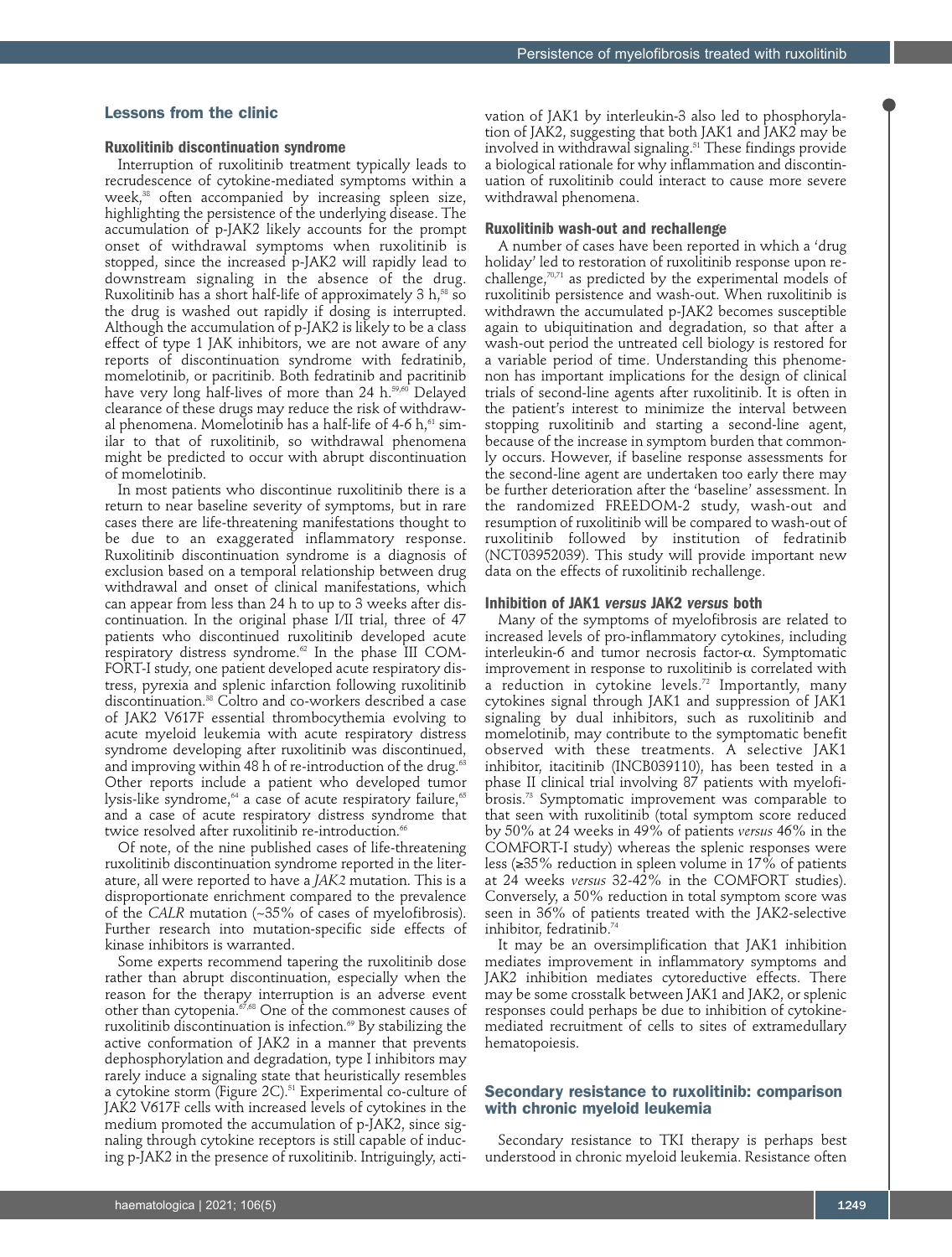occurs relatively abruptly and leads to near-complete loss of therapeutic benefit, typically over a number of months. In contrast, loss of response to ruxolitinib in myelofibrosis is characterized by a gradual waning of the initial therapeutic benefit, sometimes associated with late-emerging cytopenia that is likely to represent progression of the underlying disease rather than direct toxicity of the TKI.

In chronic myeloid leukemia, around half of cases of secondary resistance are associated with the emergence of single amino acid changes in the BCR-ABL1 kinase domain which impair binding of the TKI or stabilize the active conformation of the protein.75 Ruxolitinib-resistant kinase domain mutations have been isolated using *in vitro* mutagenesis screening, and such mutations have also been observed clinically in patients with acute lymphoblastic leukemia treated with ruxolitinib.<sup>76</sup> However, fewer than 50% of resistant clones after saturation mutagenesis in the presence of ruxolitinib harbor additional mutations in JAK2.49 Fedratinib, another ATP-competitive JAK2 inhibitor in clinical use, appears to be less susceptible to this pattern of resistance because it inhibits not only ATP binding, but also the binding of peptide substrates to JAK2.77 However, *JAK2* kinase domain mutations have not yet been observed in clinical samples from myelofibrosis patients treated with JAK inhibitors, which could indicate either incomplete inhibition of JAK2 or that myelofibrosis is not critically dependent on the kinase activity of JAK2 in the way that chronic myeloid leukemia is addicted to a fusion oncogene.

## **Strategies to improve inhibition of JAK-STAT signaling**

Here we discuss various approaches that might be employed to achieve more complete inhibition of JAK-STAT signaling (summarized in Table 1) with the aim of improving treatment response, and ultimately finding treatments with greater disease-modifying potential. Type 2 kinase inhibitors, such as the BCR-ABL1 inhibitor, imatinib, are ATP-competitive inhibitors that bind the inactive conformation of the kinase. All of the JAK2 inhibitors that have been tested clinically to date for myelofibrosis are type 1 inhibitors. Since *JAK2* V617F is a weak activating mutation (relative to constitutive activation of fusion kinases, such as BCR-ABL1 and PCM1-JAK2) it does not strongly favor the active conformation. In contrast, the *KIT* D816V mutation that is commonly found in systemic mastocytosis leads to a bias in favor of the active conformation of the stem cell factor receptor (which *KIT* encodes). Midostaurin and avapritinib (both type 1 inhibitors) have significant clinical activity against KIT D816V: they show greater potency against KIT D816V than against wild-type KIT, whereas the converse is true for type 2 inhibitors, such as imatinib and sunitinib.<sup>78</sup> An experimental type 2 JAK inhibitor, CHZ868, did not result in accumulation of p-JAK2 and led to more potent suppression of myelofibrosis cells.49,51 This compound is not being developed for clinical use, but these pre-clinical data suggest that the development of type 2 JAK inhibitors for clinical use might offer advantages over the available TKI for myelofibrosis. A potential risk of this approach is greater suppression of normal hematopoiesis.

The JH2 pseudokinase domain of JAK2 binds ATP, and mutation of certain residues abrogates ATP binding, as well as leading to loss of the activated JH1 tyrosine kinase activity in V617F.79 In a mouse model of JAK2 V617F MPN, co-mutation with K581A prevented the development of polycythemia. Notably, mutation of the same residue had little or no effect on cytokine signaling through wild-type JAK2, potentially opening the opportunity for the development of mutation-specific allosteric inhibitors that target this site.

JAK2 is a client protein of Hsp90, and inhibition of Hsp90 leads to degradation of JAK2 (including p-JAK2). Combining ruxolitinib with an Hsp90 inhibitor was more

Table 1. Possible strategies to inhibit JAK2 and downstream signaling in myeloproliferative neoplasms.

|                                                                 | <b>Mechanism of action</b>                                                  | <b>Examples</b>                                        | <b>Notes</b>                                                                       |
|-----------------------------------------------------------------|-----------------------------------------------------------------------------|--------------------------------------------------------|------------------------------------------------------------------------------------|
| Current standard of care                                        |                                                                             |                                                        |                                                                                    |
| Type 1 inhibitors                                               | ATP-competitive inhibitors that bind the<br>active conformation of JAK2     | Ruxolitinib<br>Fedratinib<br>Momelotinib<br>Pacritinib | Lead to accumulation of p-JAK2<br>Limited disease-modifying potential              |
| Alternative JAK inhibitors                                      |                                                                             |                                                        |                                                                                    |
| Type 2 inhibitors                                               | ATP-competitive inhibitors that bind                                        | <b>CHZ868</b>                                          | Do not lead to accumulation of p-JAK2                                              |
|                                                                 | the active conformation of JAK2                                             | <b>BBT594</b>                                          |                                                                                    |
| Allosteric inhibitors                                           | Non-ATP-competitive inhibitors of                                           | LS104                                                  | Could confer greater specificity for JAK2                                          |
|                                                                 | the pseudokinase domain or substrate binding                                |                                                        | V617F over wild-type JAK2                                                          |
| Drugs to degrade JAK2                                           |                                                                             |                                                        |                                                                                    |
| Hsp90 inhibitors                                                | Inhibit chaperone function to expose<br>JAK2 to degradation                 | <b>AUY922</b>                                          | Clinical development discontinued<br>because of ocular toxicity                    |
| De-ubiquitinase inhibitors                                      | Small molecules that promote<br>ubiquitination without specificity for JAK2 | WP1130                                                 | Could reduce accumulation of p-JAK2<br>in combination with a type 1 JAK2 inhibitor |
| Proteolysis-activating chimeras<br>(PROTAC)                     | Designed to target specific proteins<br>to degrade                          |                                                        | Could reduce accumulation of p-JAK2<br>in combination with a type 1 JAK2 inhibitor |
| Inhibitors of downstream signaling<br><b>MEK/ERK</b> inhibitors |                                                                             | <b>Trametinib</b>                                      |                                                                                    |
|                                                                 | Inhibitors of bypass signaling in<br>the presence of JAK inhibitor          | <b>Binimetinib</b>                                     | Synergistic with type 1 JAK2 inhibitor<br>in experimental models                   |
|                                                                 |                                                                             | Ulixertinib                                            | Not tested clinically in MPN                                                       |

Approaches that have been used clinically (in any disease) are shown in bold.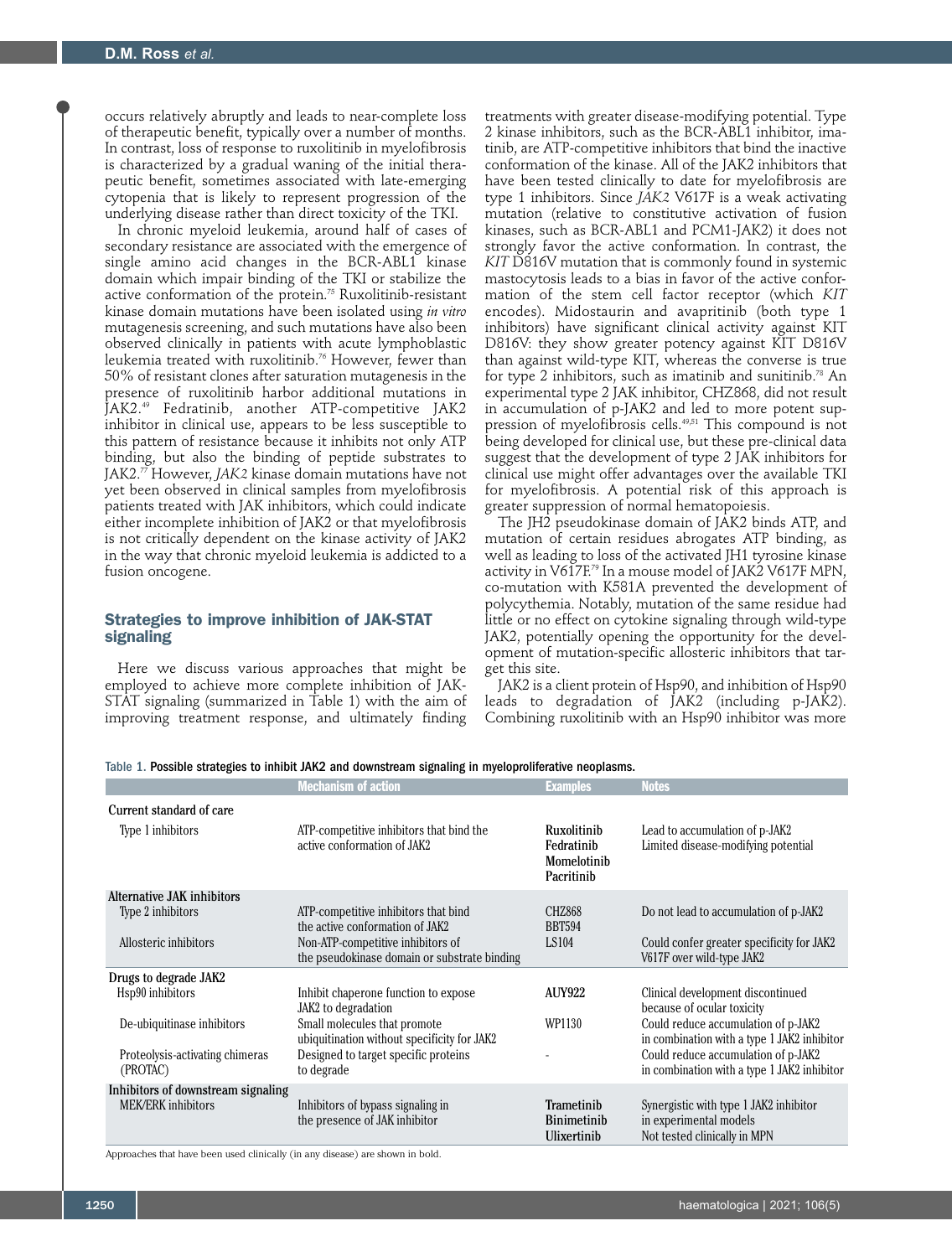effective than ruxolitinib monotherapy in a mouse model of myelofibrosis.80 A clinical trial using the Hsp90 inhibitor AUY922 was terminated prematurely because of safety concerns, despite evidence of splenic responses.<sup>81</sup> Other studies using the same drug documented a high frequency of visual alterations, including night blindness.<sup>82</sup> An alternative approach to target the accumulation of p-JAK2 is to use a proteolysis-targeting chimera (PROTAC). These smallmolecule drugs contain two functional domains: one binds the target protein and the second engages an E3 ubiquitin ligase, thereby triggering proteasomal degradation of the target protein. JAK family PROTAC have been developed that recruit inhibitor of apoptosis protein leading to proteasomal degradation.<sup>83</sup> An inhibitor of the de-ubiquitinase, USP9X, has been shown to accelerate the degradation of JAK2 *in vitro*. <sup>84</sup> Whether any of these approaches could selectively target pathological accumulation of p-JAK2 in patients with myelofibrosis remains to be tested.

One of the pathways activated downstream of JAK2 in MPN is RAS/RAF/MEK/ERK. Ruxolitinib treatment of a cell line expressing *JAK2* V617F inhibited downstream phosphorylated ERK1 and ERK2 (p-ERK1/2), but ruxolitinib treatment of a V617F mouse MPN model did not, despite effective suppression of other proteins downstream of JAK2.46 Persistence of MEK/ERK signaling *in vivo* was found to be due to activation of PDGFRA by PDGF-BB signaling as a bypass pathway that enables persistence of MPN cells despite effective inhibition of JAK2 kinase activity. Combined inhibition of JAK2 and MEK with ruxolitinib and binimetinib (an approved treatment for RAFmutant melanoma) was more efficient than either TKI alone in achieving regression of splenomegaly, fibrosis and *JAK2* V617F allele burden.<sup>46</sup>

#### **Conclusion**

Despite the symptomatic benefits of currently available JAK2 inhibitors, there is a need for agents that have a greater effect on the disease clone and its natural history. JAK2 remains a crucial target in myelofibrosis, and deletion of JAK2 in a mouse model of myelofibrosis substan-

## **References**

- 1. Wernig G, Mercher T, Okabe R, Levine RL, Lee BH, Gilliland DG. Expression of Jak2V617F causes a polycythemia vera-like disease with associated myelofibrosis in a murine bone marrow transplant model. Blood. 2006;107(11):4274-4281.
- 2. Nangalia J, Massie CE, Baxter EJ, et al. Somatic CALR mutations in myeloproliferative neoplasms with nonmutated JAK2. N Engl J Med. 2013;369(25):2391-2405.
- 3. Reinisch A, Thomas D, Corces MR, et al. A humanized bone marrow ossicle xenotransplantation model enables improved engraftment of healthy and leukemic human hematopoietic cells. Nat Med. 2016;22(7): 812-821.
- 4. Baxter EJ, Scott LM, Campbell PJ, et al. Acquired mutation of the tyrosine kinase JAK2 in human myeloproliferative disorders. Lancet. 2005;365(9464):1054-1061.
- 5. Kralovics R, Passamonti F, Buser AS, et al. A gain-of-function mutation of JAK2 in myeloproliferative disorders. N Engl J Med.

2005;352(17):1779-1790.

- 6. Hughes TP, Kaeda J, Branford S, et al. Frequency of major molecular responses to imatinib or interferon alfa plus cytarabine in newly diagnosed chronic myeloid leukemia. N Engl J Med. 2003;349(15):1423-1432.
- 7. Kantarjian HM, Hochhaus A, Saglio G, et al. Nilotinib versus imatinib for the treatment of patients with newly diagnosed chronic phase, Philadelphia chromosome-positive, chronic myeloid leukaemia: 24-month minimum follow-up of the phase 3 randomised ENESTnd trial. Lancet Oncol. 2011;12(9): 841-851.
- 8. Cortes JE, Saglio G, Kantarjian HM, et al. Final 5-year study results of DASISION: the Dasatinib Versus Imatinib Study in Treatment-Naive Leukemia Patients trial. J Clin Oncol. 2016;34(20):2333-2340.
- 9. Stark GR, Darnell JE Jr. The JAK-STAT pathway at twenty. Immunity. 2012;36(4):503- 514.
- 10. Liau NPD, Laktyushin A, Morris R, et al. Enzymatic characterization of wild-type and mutant Janus kinase 1. Cancers (Basel).

tially abrogates disease manifestations. Data from several groups have shown that a conformational change in JAK2 induced by the binding of ruxolitinib and other type 1 inhibitors may contribute to disease persistence by preventing JAK2 de-phosphorylation and proteasomal degradation, allowing heterodimerization of JAK2 with JAK1 or TYK2. Type 2 inhibitors of JAK2 do not cause this phenomenon and have greater impact on disease biology in a mouse model. The V617F mutation leads to a highly inflexible substitution, which may be indicative of a neomorphic change in function, rather than non-specific overactivation. Several lines of evidence suggest that it may be possible to exploit the unique properties of the mutant pseudokinase to develop mutation-specific JAK2 inhibitors that spare normal hematopoiesis. Whereas current clinical trials are mostly targeting cooperating pathways or pathways downstream of JAK2, these observations suggest that novel approaches to the targeting of JAK2 could lead to substantial benefits for patients with myelofibrosis.

#### *Disclosures*

*DMR has received research funding and honoraria from Novartis and BMS/Celgene unrelated to the current work. JJB, DTv and DTh declare that they have no conflicts of interest.*

#### *Contributions*

*DMR and DTh reviewed the literature and wrote the paper. JJB and DTv critically reviewed the content and wrote the paper.*

#### *Acknowledgments*

*We thank Suraiya Onnesha for assistance with the figures.* 

#### *Funding*

*Research support for DMR was provided through the Medical Research Future Fund and The Hospital Research Foundation. Research support for JJB was provided by the National Health and Medical Research Council (APP1113577; APP1121755; APP1122999). Research support for DTh was provided through the National Health and Medical Research Council (APP1182564), Medical Research Future Fund, The Hospital Research Foundation and a CSL Centenary Fellowship.* 

2019;11(11):1701.

- 11. Kershaw NJ, Murphy JM, Liau NP, et al. SOCS3 binds specific receptor-JAK complexes to control cytokine signaling by direct kinase inhibition. Nat Struct Mol Biol. 2013;20(4):469-476.
- 12. Kershaw NJ, Murphy JM, Lucet IS, Nicola NA, Babon JJ. Regulation of Janus kinases by SOCS proteins. Biochem Soc Trans. 2013;41(4):1042-1047.
- 13. Liau NPD, Laktyushin A, Lucet IS, et al. The molecular basis of JAK/STAT inhibition by SOCS1. Nat Commun. 2018;9(1):1558.
- 14. Lv K, Jiang J, Donaghy R, et al. CBL family E3 ubiquitin ligases control JAK2 ubiquitination and stability in hematopoietic stem cells and myeloid malignancies. Genes Dev. 2017;31(10):1007-1023.
- 15. Chou DH, Vetere A, Choudhary A, et al. Kinase-independent small-molecule inhibition of JAK-STAT signaling. J Am Chem Soc. 2015;137(24):7929-7934.
- 16. Grinfeld J, Nangalia J, Baxter EJ, et al. Classification and personalized prognosis in myeloproliferative neoplasms. N Engl J Med. 2018;379(15):1416-1430.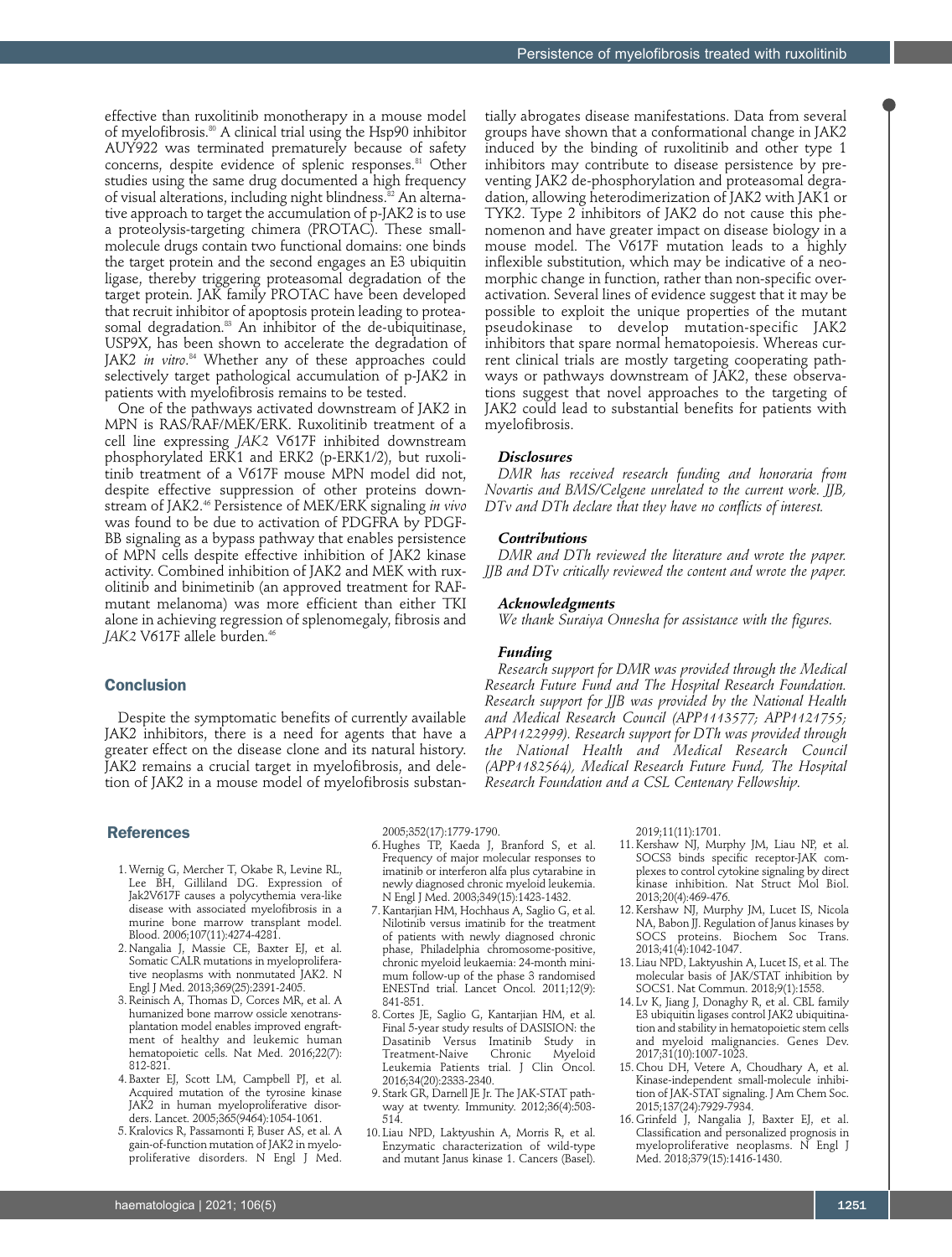- 17. Lu X, Huang LJ, Lodish HF. Dimerization by a cytokine receptor is necessary for constitutive activation of JAK2V617F. J Biol Chem. 2008;283(9):5258-5266.
- 18. Lu X, Levine R, Tong W, et al. Expression of a homodimeric type I cytokine receptor is required for JAK2V617F-mediated transformation. Proc Natl Acad Sci U S A. 2005;102 (52):18962-18967.
- 19. Ungureanu D, Wu J, Pekkala T, et al. The pseudokinase domain of JAK2 is a dualspecificity protein kinase that negatively regulates cytokine signaling. Nat Struct Mol Biol. 2011;18(9):971-976.
- 20. Jeong EG, Kim MS, Nam HK, et al. Somatic mutations of JAK1 and JAK3 in acute leukemias and solid cancers. Clin Cancer Res. 2008;14(12):3716-3721.
- 21. Staerk J, Kallin A, Demoulin JB, Vainchenker W, Constantinescu SN. JAK1 and Tyk2 activation by the homologous polycythemia vera JAK2 V617F mutation: cross-talk with IGF1 receptor. J Biol Chem. 2005;280(51): 41893-41899.
- 22. Wilmes S, Hafer M, Vuorio J, et al. Mechanism of homodimeric cytokine receptor activation and dysregulation by oncogenic mutations. Science. 2020;367(6478): 643-652.
- 23. Moliterno AR, Williams DM, Rogers O, Isaacs MA, Spivak JL. Phenotypic variability within the JAK2 V617F-positive MPD: roles of progenitor cell and neutrophil allele burdens. Exp Hematol. 2008;36(11):1480-1486.
- 24. Stein BL, Saraf S, Sobol U, et al. Age-related differences in disease characteristics and clinical outcomes in polycythemia vera. Leuk Lymphoma. 2013;54(9):1989-1995.
- 25. Gangat N, Tefferi A. Myelofibrosis biology and contemporary management. Br Haematol. 2020;191(2):152-170.
- 26. Ortmann CA, Kent DG, Nangalia J, et al. Effect of mutation order on myeloproliferative neoplasms. N Engl J Med. 2015;372(7): 601-612.
- 27. Klampfl T, Gisslinger H, Harutyunyan AS, et al. Somatic mutations of calreticulin in myeloproliferative neoplasms. N Engl J Med. 2013;369(25):2379-2390.
- 28. Eder-Azanza L, Navarro D, Aranaz P, Novo FJ, Cross NC, Vizmanos JL. Bioinformatic analyses of CALR mutations in myeloproliferative neoplasms support a role in signaling. Leukemia. 2014;28(10):2106-2109.
- 29. Tefferi A, Lasho TL, Finke C, et al. Type 1 vs type 2 calreticulin mutations in primary myelofibrosis: differences in phenotype and prognostic impact. Leukemia. 2014;28(7): 1568-1570.
- 30. Guglielmelli P, Lasho TL, Rotunno G, et al. MIPSS70: Mutation-enhanced International Prognostic Score System for transplantationage patients with primary myelofibrosis. J Clin Oncol. 2018;36(4):310-318.
- 31. Clinton A, McMullin MF. The calreticulin gene and myeloproliferative neoplasms. J Clin Pathol. 2016;69(10):841-845.
- 32. Elf S, Abdelfattah NS, Baral AJ, et al. Defining the requirements for the pathogenic interaction between mutant calreticulin and MPL in MPN. Blood. 2018;131(7):782-786.
- 33. Elf S, Abdelfattah NS, Chen E, et al. Mutant calreticulin requires both its mutant C-terminus and the thrombopoietin receptor for oncogenic transformation. Cancer Discov. 2016;6(4):368-381.
- 34. Pecquet C, Chachoua I, Roy A, et al. Calreticulin mutants as oncogenic rogue chaperones for TpoR and traffic-defective pathogenic TpoR mutants. Blood. 2019;133 (25):2669-2681.
- 35. Sollazzo D, Forte D, Polverelli N, et al.

Circulating calreticulin is increased in myelofibrosis: correlation with interleukin-6 plasma levels, bone marrow fibrosis, and splenomegaly. Mediators Inflamm. 2016; 2016:5860657.

- 36. Pecquet C, Balligand T, Chachoua I, et al. Secreted mutant calreticulins as rogue cytokines trigger thrombopoietin receptor activation specifically in CALR mutated cells: perspectives for MPN therapy. Blood. 2018;132(Suppl 1):4.
- 37. Guglielmelli P, Rotunno G, Bogani C, et al. Ruxolitinib is an effective treatment for CALR-positive patients with myelofibrosis. Br J Haematol. 2016;173(6):938-940.
- 38. Verstovsek S, Mesa RA, Gotlib J, et al. A double-blind, placebo-controlled trial of ruxolitinib for myelofibrosis. N Engl J Med. 2012;366(9):799-807.
- 39. Harrison C, Kiladjian JJ, Al-Ali HK, et al. JAK inhibition with ruxolitinib versus best available therapy for myelofibrosis. N Engl J Med. 2012;366(9):787-798.
- 40. Verstovsek S, Mesa RA, Gotlib J, et al. The clinical benefit of ruxolitinib across patient subgroups: analysis of a placebo-controlled, phase III study in patients with myelofibrosis. Br J Haematol. 2013;161(4):508-516.
- 41. Godfrey AL, Chen E, Pagano F, et al. JAK2V617F homozygosity arises commonly and recurrently in PV and ET, but PV is characterized by expansion of a dominant homozygous subclone. Blood. 2012;120(13): 2704-2707.
- 42. Cervantes F, Vannucchi AM, Kiladjian JJ, et al. Three-year efficacy, safety, and survival findings from COMFORT-II, a phase 3 study comparing ruxolitinib with best available therapy for myelofibrosis. Blood. 2013;122(25):4047-4053.
- 43. Harrison CN, Vannucchi AM, Kiladjian JJ, et al. Long-term findings from COMFORT-II, a phase 3 study of ruxolitinib vs best available therapy for myelofibrosis. Leukemia. 2016;30(8):1701-1707.
- 44. Masarova L, Wang W, Newberry KJ, Kantarjian H, Verstovsek S. Complete remission in a patient with JAK2- and IDH2-positive myelofibrosis. Blood. 2016;128(6):877- 880.
- 45. Verstovsek S, Gotlib J, Mesa RA, et al. Longterm survival in patients treated with ruxolitinib for myelofibrosis: COMFORT-I and -II pooled analyses. J Hematol Oncol. 2017;10(1):156.
- 46. Stivala S, Codilupi T, Brkic S, et al. Targeting compensatory MEK/ERK activation increases JAK inhibitor efficacy in myeloproliferative neoplasms. J Clin Invest. 2019;129(4): 1596-1611.
- 47. Nangalia J, Nice FL, Wedge DC, et al. DNMT3A mutations occur early or late in patients with myeloproliferative neoplasms and mutation order influences phenotype. Haematologica. 2015;100(11):e438-442.
- 48. Hatzivassiliou G, Song K, Yen I, et al. RAF inhibitors prime wild-type RAF to activate the MAPK pathway and enhance growth. Nature. 2010;464(7287):431-435.
- 49. Koppikar P, Bhagwat N, Kilpivaara O, et al. Heterodimeric JAK-STAT activation as a mechanism of persistence to JAK2 inhibitor therapy. Nature. 2012;489(7414):155-159.
- 50. Andraos R, Qian Z, Bonenfant D, et al. Modulation of activation-loop phosphorylation by JAK inhibitors is binding mode dependent. Cancer Discov. 2012;2(6):512-523.
- 51. Tvorogov D, Thomas D, Liau NPD, et al. Accumulation of JAK activation loop phosphorylation is linked to type I JAK inhibitor

withdrawal syndrome in myelofibrosis. Sci Adv. 2018;4(11):eaat3834.

- 52. Bankar A, Gupta V. Investigational non-JAK inhibitors for chronic phase myelofibrosis. Expert Opin Investig Drugs. 2020;29(5):461- 474.
- 53. Haan S, Wuller S, Kaczor J, et al. SOCSmediated downregulation of mutant Jak2 (V617F, T875N and K539L) counteracts cytokine-independent signaling. Oncogene. 2009;28(34):3069-3080.
- 54. Grandage VL, Everington T, Linch DC, Khwaja A. Go6976 is a potent inhibitor of the JAK 2 and FLT3 tyrosine kinases with significant activity in primary acute myeloid leukaemia cells. Br J Haematol. 2006;135 (3):303-316.
- 55. Marty C, Pecquet C, Nivarthi H, et al. Calreticulin mutants in mice induce an MPLdependent thrombocytosis with frequent progression to myelofibrosis. Blood. 2016;127(10):1317-1324.
- 56. Balligand T, Achouri Y, Pecquet C, et al. Pathologic activation of thrombopoietin receptor and JAK2-STAT5 pathway by frameshift mutants of mouse calreticulin. Leukemia. 2016;30(8):1775-1778.
- 57. Nivarthi H, Chen D, Cleary C, et al. Thrombopoietin receptor is required for the oncogenic function of CALR mutants. Leukemia. 2016;30(8):1759-1763.
- 58. Shi JG, Chen X, McGee RF, et al. The pharmacokinetics, pharmacodynamics, and safety of orally dosed INCB018424 phosphate in healthy volunteers. J Clin Pharmacol. 2011;51(12):1644-1654.
- 59. Zhang M, Xu C, Ma L, et al. Effect of food on the bioavailability and tolerability of the<br>IAK2-selective inhibitor fedratinib JAK2-selective (SAR302503): results from two phase I studies in healthy volunteers. Clin Pharmacol Drug Dev. 2015;4(4):315-321.
- 60. Younes A, Romaguera J, Fanale M, et al. Phase I study of a novel oral Janus kinase 2 inhibitor, SB1518, in patients with relapsed lymphoma: evidence of clinical and biologic activity in multiple lymphoma subtypes. J Clin Oncol. 2012;30(33):4161-4167.
- 61. Pardanani A, Laborde RR, Lasho TL, et al. Safety and efficacy of CYT387, a JAK1 and JAK2 inhibitor, in myelofibrosis. Leukemia. 2013;27(6):1322-1327.
- 62. Tefferi A, Pardanani A. Serious adverse events during ruxolitinib treatment discontinuation in patients with myelofibrosis. Mayo Clin Proc. 2011;86(12):1188-1191.
- 63. Coltro G, Mannelli F, Guglielmelli P, Pacilli A, Bosi A, Vannucchi AM. A life-threatening ruxolitinib discontinuation syndrome. Am J Hematol. 2017;92(8):833-838.
- 64. Dai T, Friedman EW, Barta SK. Ruxolitinib withdrawal syndrome leading to tumor lysis. J Clin Oncol. 2013;31(29):e430-432.
- 65. Beauverd Y, Samii K. Acute respiratory distress syndrome in a patient with primary myelofibrosis after ruxolitinib treatment discontinuation. Int J Hematol. 2014;100(5): 498-501.
- 66. Herman DD, Kempe CB, Thomson CC, McCallister JW. Recurrent hypoxemic respiratory failure. Beyond the usual suspects. Ann Am Thorac Soc. 2014;11(7):1145-1148.
- 67. Harrison C, Mesa R, Ross D, et al. Practical management of patients with myelofibrosis receiving ruxolitinib. Expert Rev Hematol. 2013;6(5):511-523.
- 68. National Comprehensive Cancer Network. NCCN Clinical Practice Guidelines in Oncology: Myeloproliferative Neoplasms. 2020 [accessed August 5, 2020].
- 69. Palandri F, Breccia M, Bonifacio M, et al. Life